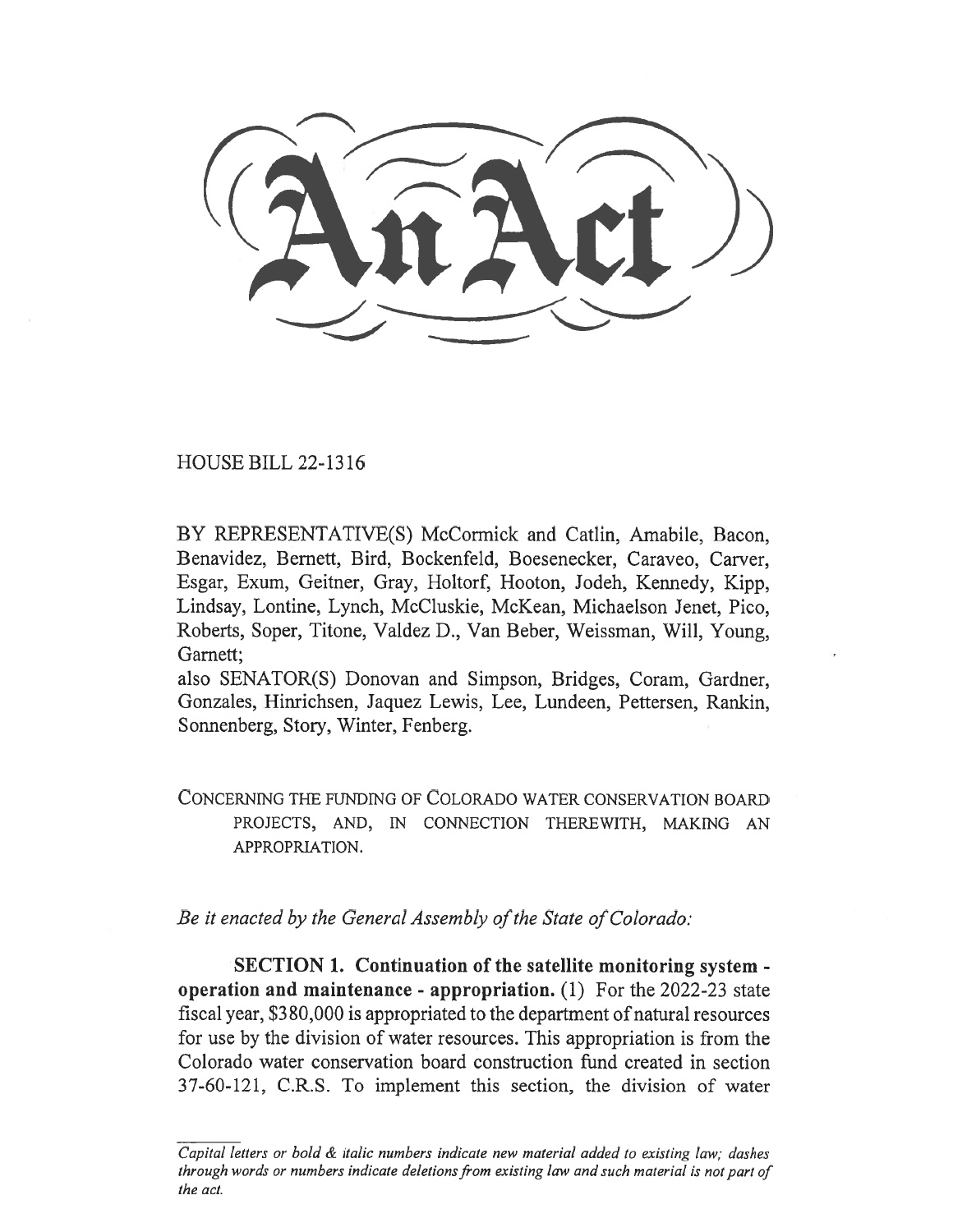resources may use this appropriation for renovation of existing gauging stations; replacement of outdated collection platforms; lysimeter support, data collection, and maintenance; upgrading of transmission components of the satellite monitoring system established and operated pursuant to section 37-80-102 (10), C.R.S.; stream gauge flood hardening projects; and data collection efforts related to flood forecasting and warning.

(2) The money appropriated in subsection (1) of this section remains available for the designated purposes until it is fully expended.

SECTION 2. Continuation of the Colorado floodplain map modernization program - appropriation. (1) For the 2022-23 state fiscal year, \$500,000 is appropriated to the department ofnatural resources for use by the Colorado water conservation board. This appropriation is from the Colorado water conservation board construction fund created in section 37-60-121, C.R.S. To implement this section, the Colorado water conservation board may use this appropriation to continue to assist with the preparation of revised and improved floodplain studies and maps for communities throughout Colorado and participate in federally sponsored floodplain map modernization activities.

(2) The money appropriated in subsection (1) of this section remains available for the designated purposes until it is fully expended.

SECTION 3. Continuation of the weather modification permitting program - appropriation. (1) For the 2022-23 state fiscal year, \$350,000 is appropriated to the department ofnatural resources for use by the Colorado water conservation board. This appropriation is from the Colorado water conservation board construction fund created in section 37-60-121, C.R.S. To implement this section, the Colorado water conservation board may use this appropriation to continue to assist water conservation districts, water conservancy districts, and other water providers and their fiscal agents with the development of cloud seeding programs that provide benefits to recreation, streams, and reservoirs through snowpack enhancement.

(2) The money appropriated in subsection (1) of this section remains available for the designated purposes until it is fully expended.

## SECTION 4. Continuation of technical assistance for federal

PAGE 2-HOUSE BILL 22-1316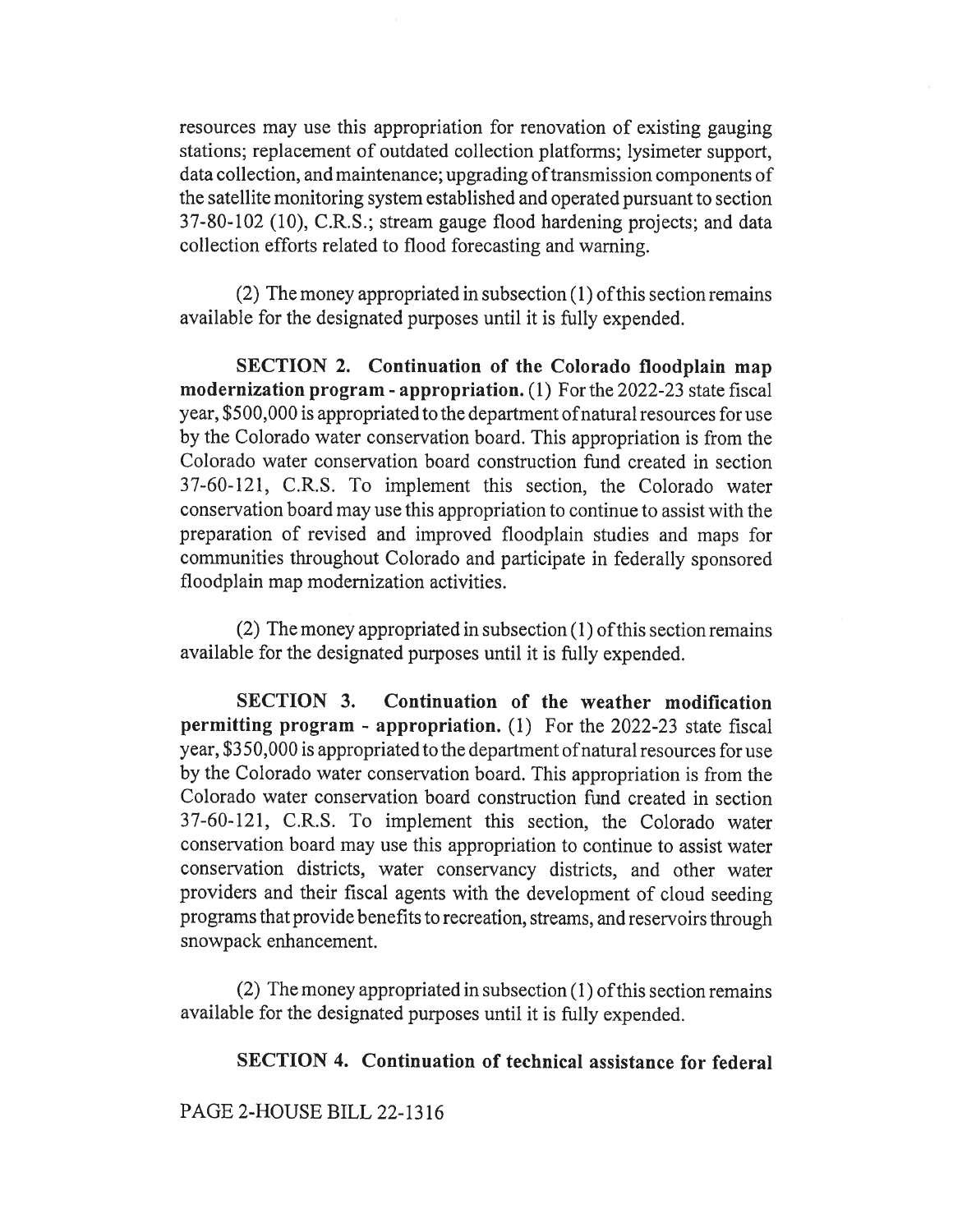cost-share programs - appropriation. (1) For the 2022-23 state fiscal year, \$300,000 is appropriated to the department of natural resources for use by the Colorado water conservation board. This appropriation is from the Colorado water conservation board construction fund created in section 37-60-121, C.R.S. To implement this section, the Colorado water conservation board may use this appropriation to continue to provide technical assistance for applicants seeking competitive grants from federal water infrastructure, quality, and delivery programs, such as the United States department of agriculture's regional conservation partnership program, the Colorado river basin salinity control program, and the Gunnison selenium management program.

(2) The money appropriated in subsection (1) of this section remains available for the designated purposes until it is fully expended.

SECTION 5. Restoration of litigation fund cash balance transfer. On July 1, 2022, the state treasurer shall transfer the sum of \$2,000,000, or so much thereof as may be necessary to restore the balance of the litigation fund to \$2,000,000, from the unreserved cash in the Colorado water conservation board construction fund created in section 37-60-121, C.R.S., to the litigation fund created in section 37-60-121(2.5), C.R.S., to assist in addressing legal issues associated with compact compliance or any other litigation activities as specified under section 37-60-121, C.R.S.

SECTION 6. Continuation of the Arkansas river decision support system - appropriation. (1) For the 2022-23 state fiscal year, \$500,000 is appropriated to the department of natural resources for use by the Colorado water conservation board. This appropriation is from the Colorado water conservation board construction fund created in section 37-60-121, C.R.S. To implement this section, the Colorado water conservation board may use this appropriation to continue implementation of the Arkansas river decision support system (ArkDSS), as identified in the ArkDSS feasibility study completed in December 2011.

(2) The money appropriated in subsection (1) of this section remains available for the designated purposes until the ArkDSS is completed.

SECTION 7. Continuation of the Colorado Mesonet project appropriation. (1) For the 2022-23 state fiscal year, \$150,000 is

## PAGE 3-HOUSE BILL 22-1316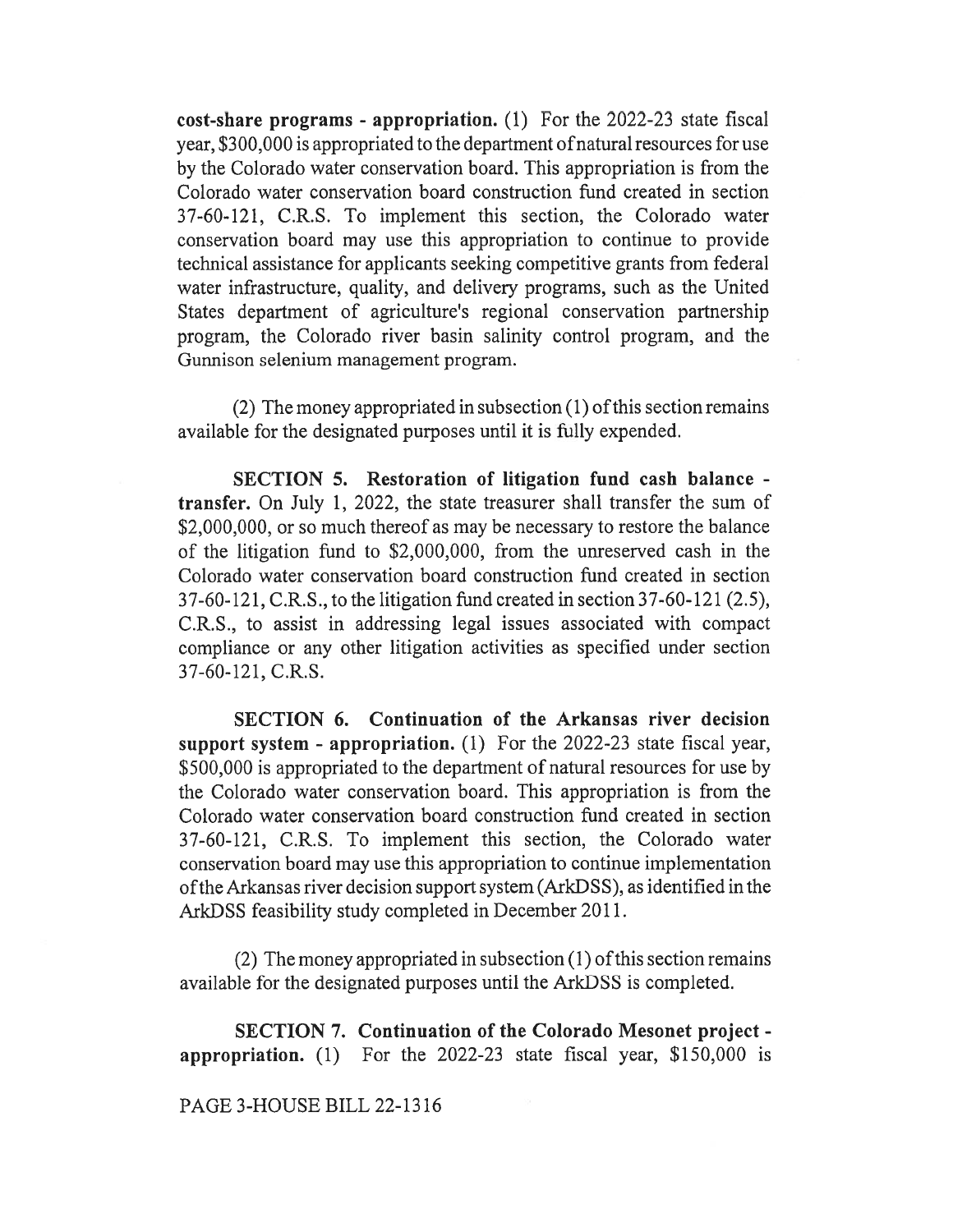appropriated to the department of natural resources for use by the Colorado water conservation board. This appropriation is from the Colorado water conservation board construction fund created in section 37-60-121, C.R.S. To implement this section, the Colorado water conservation board may use this appropriation to support the Colorado Mesonet, including for the following activities: Operation, maintenance, travel, communications, and database and website management for temperature and precipitation stations.

(2) The money appropriated in subsection (1) of this section remains available for the designated purposes until it is fully expended.

SECTION 8. Continuation of the water forecasting partnership project - appropriation. (1) For the 2022-23 state fiscal year, \$450,000 is appropriated to the department of natural resources for use by the Colorado water conservation board. This appropriation is from the Colorado water conservation board construction fund created in section 37-60-121, C.R.S. To implement this section, the Colorado water conservation board may use this appropriation to support the development of new ground and aerial remote sensing data and equipment and hydrologic modeling, to provide reliable volumetric water supply forecasting, and to provide better characterization of snowpack.

(2) The money appropriated in subsection (1) of this section remains available for the designated purposes until it is fully expended.

SECTION 9. Modeling and data analyses for the upper Colorado river commission - appropriation. (1) For the 2022-23 state fiscal year, \$200,000 is appropriated to the department of natural resources for use by the Colorado water conservation board. This appropriation is from the Colorado water conservation board construction fund created in section 37-60-121, C.R.S. To implement this section, the Colorado water conservation board may use this appropriation to provide support to the upper Colorado river commission's interstate planning and negotiation efforts, including the following modeling and data analyses: Streamgaging and streamflow, runoff forecasting, consumptive use, reservoir operations and evaporation, and drought contingency planning.

(2) The money appropriated in subsection (1) of this section remains available for the designated purposes until it is fully expended.

## PAGE 4-HOUSE BILL 22-1316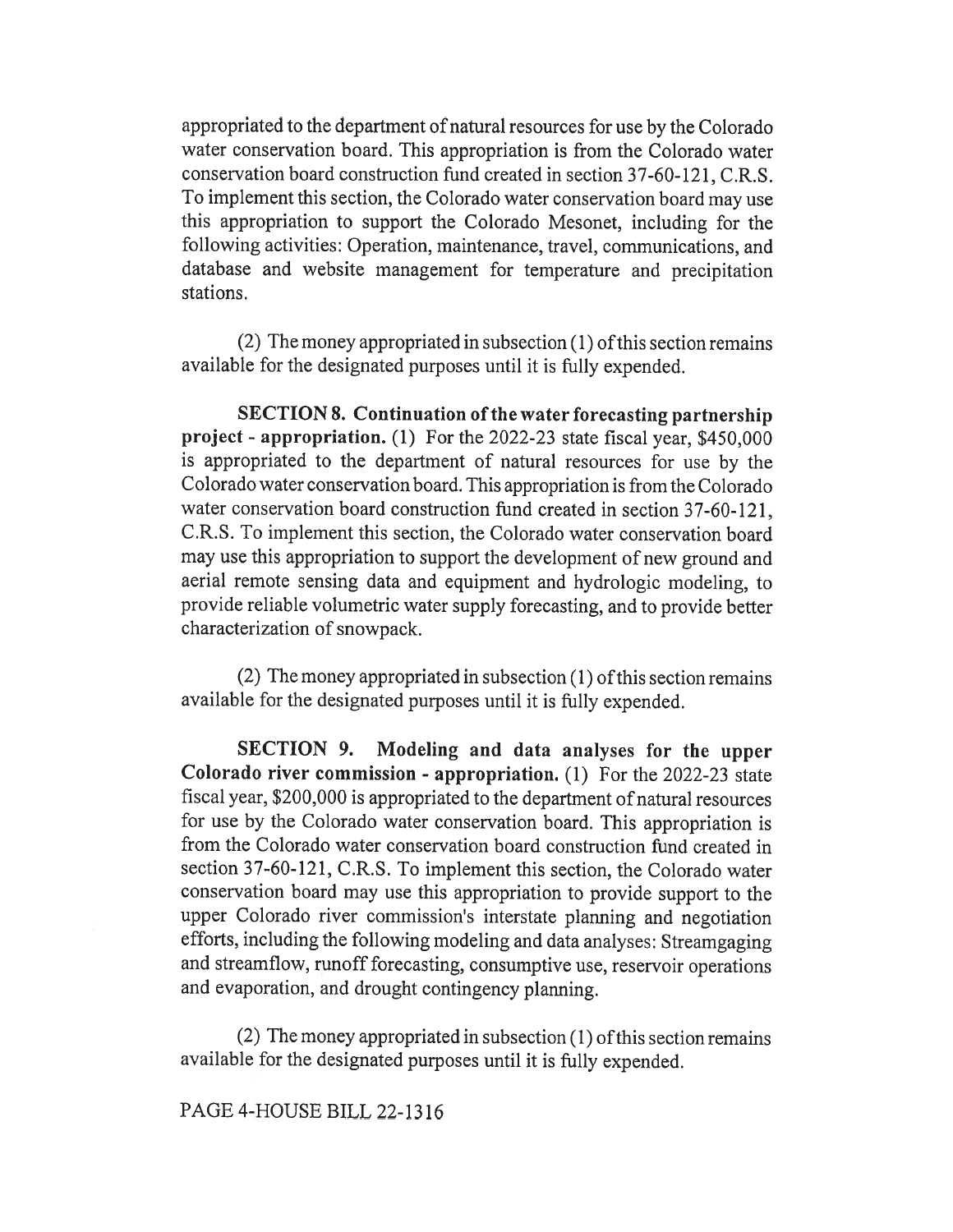SECTION 10. Grant-making for projects that assist in implementing the state water plan - transfer. On July 1, 2022, the state treasurer shall transfer the sum of \$1,000,000 from the unreserved cash in the Colorado water conservation board construction fund created in section 37-60-121, C.R.S., to the water plan implementation cash fund created in section 37-60-123.3 (1)(a), C.R.S.

SECTION 11. Reservoir enlargement assessment project appropriation. (1) For the 2022-23 state fiscal year, \$250,000 is appropriated to the department of natural resources for use by the division of water resources. This appropriation is from the Colorado water conservation board construction fund created in section 37-60-121, C.R.S. To implement this section, the division of water resources may use this appropriation to conduct comprehensive dam safety evaluations on existing dams that have a potential consideration for enlargement.

(2) The money appropriated in subsection (1) of this section remains available for the designated purposes until it is fully expended.

SECTION 12. Platte river recovery implementation program appropriation. (1) For the 2022-23 state fiscal year, \$3,800,000 is appropriated to the department of natural resources for use by the Colorado water conservation board. This appropriation is from the Colorado water conservation board construction fund created in section 37-60-121, C.R.S. To implement this section, the Colorado water conservation board may use this appropriation to support the Platte river recovery implementation program, which implements certain aspects of the United States fish and wildlife service's recovery plans for the whooping crane, pallid sturgeon, and piping plover and provides compliance with the "Endangered Species Act of 1973", 16 U.S.C. sec. 1531, et seq., as amended, for Colorado water projects.

(2) The money appropriated in subsection (1) of this section remains available for the designated purposes until it is fully expended.

SECTION 13. Republican river matters - appropriation. (1) For the 2022-23 state fiscal year, \$2,000,000 is appropriated to the department of natural resources for use by the Colorado water conservation board. This appropriation is from the Colorado water conservation board construction fund created in section 37-60-121, C.R.S. To implement this section, the

PAGE 5-HOUSE BILL 22-1316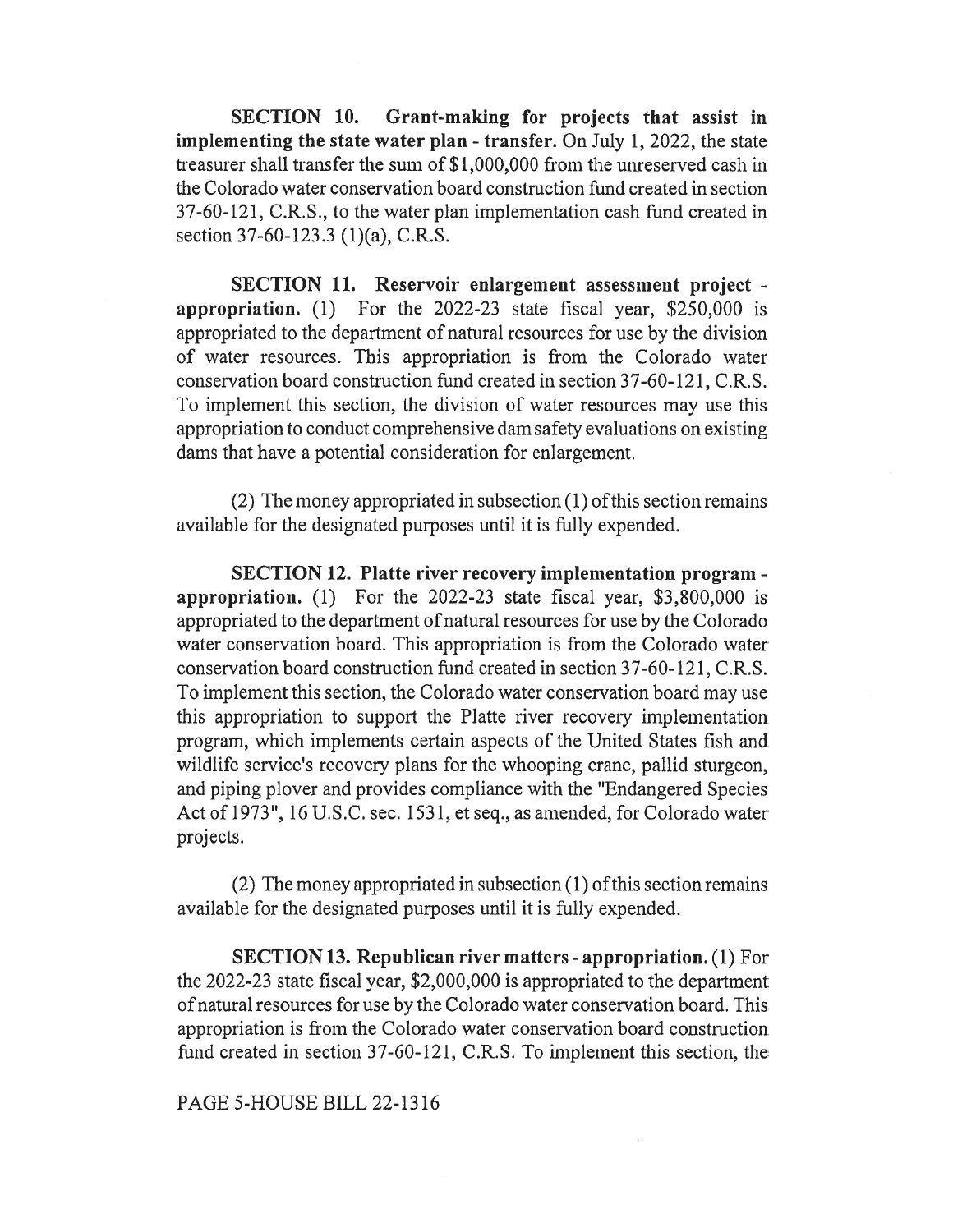Colorado water conservation board may use this appropriation for Republican river matters, including providing matching cash incentives to producers to reduce irrigation and facilitate land retirement within the south fork of the Republican river and assist the Republican river water conservation district in meeting compact compliance obligations pursuant to the Republican river compact.

(2) The money appropriated in subsection (1) of this section remains available for the designated purposes until it is fully expended.

SECTION 14. Goose Pasture Tarn Dam project loan authorization. (1) The Colorado water conservation board is authorized to loan up to \$13,130,000 from the Colorado water conservation board construction fund created in section 37-60-121, C.R.S., to the town of Breckenridge to rehabilitate the Goose Pasture Tarn dam, which is located on the Blue river and supplies water to the town of Breckenridge.

(2) The money authorized in subsection (1) of this section remains available for the designated purposes until it is fully expended.

(3) The Colorado water conservation board may make a loan for the construction of the project specified in subsection (1) of this section from such money as is or may become available to the Colorado water conservation board construction fund. The loan must be in the amount listed in subsection (1) of this section plus or minus such amounts, if any, as may be justified by reason of ordinary fluctuations in construction costs or as may be justified by reason of change in the plans for the project due to differing or unforeseen site conditions, errors or omissions in the plans and specifications, changes instituted by regulatory agencies, or changes in material quantities beyond contract limits.

(4) Pursuant to section 37-60-120 (1), C.R.S., the Colorado water conservation board shall require such terms and conditions in the loan contract as will ensure repayment of money made available by it. The board shall not disburse any money for a loan authorized by subsection (1) of this section unless and until it is satisfied, in its sole discretion, that the recipient of the loan will be able to make repayment pursuant to the terms and conditions established by the board.

SECTION 15. Grant-making for projects that assist in

PAGE 6-HOUSE BILL 22-1316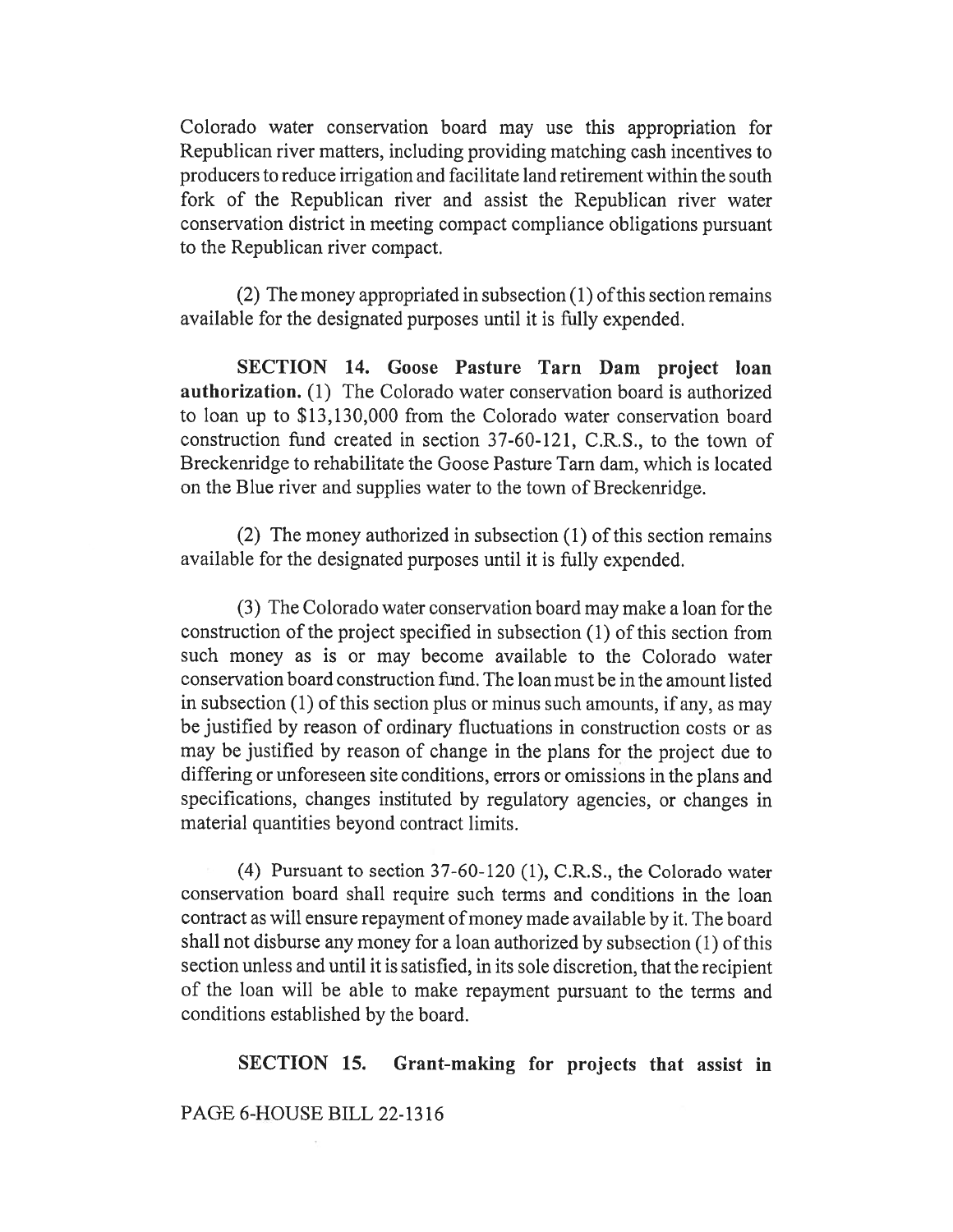implementing the state water plan - appropriation. (1) For the 2022-23 state fiscal year, \$8,200,000 is appropriated to the department of natural resources for use by the Colorado water conservation board. This appropriation is from the water plan implementation cash fund created in section 37-60-123.3 (1)(a), C.R.S. To implement this section, the Colorado water conservation board may use this appropriation for grant-making for projects that assist in the implementation of the state water plan pursuant to section 37-60-106.3 (6), C.R.S., through the Colorado water conservation board's application and guidelines process.

(2) The money appropriated in subsection (1) of this section remains available for the designated purposes until it is fully expended.